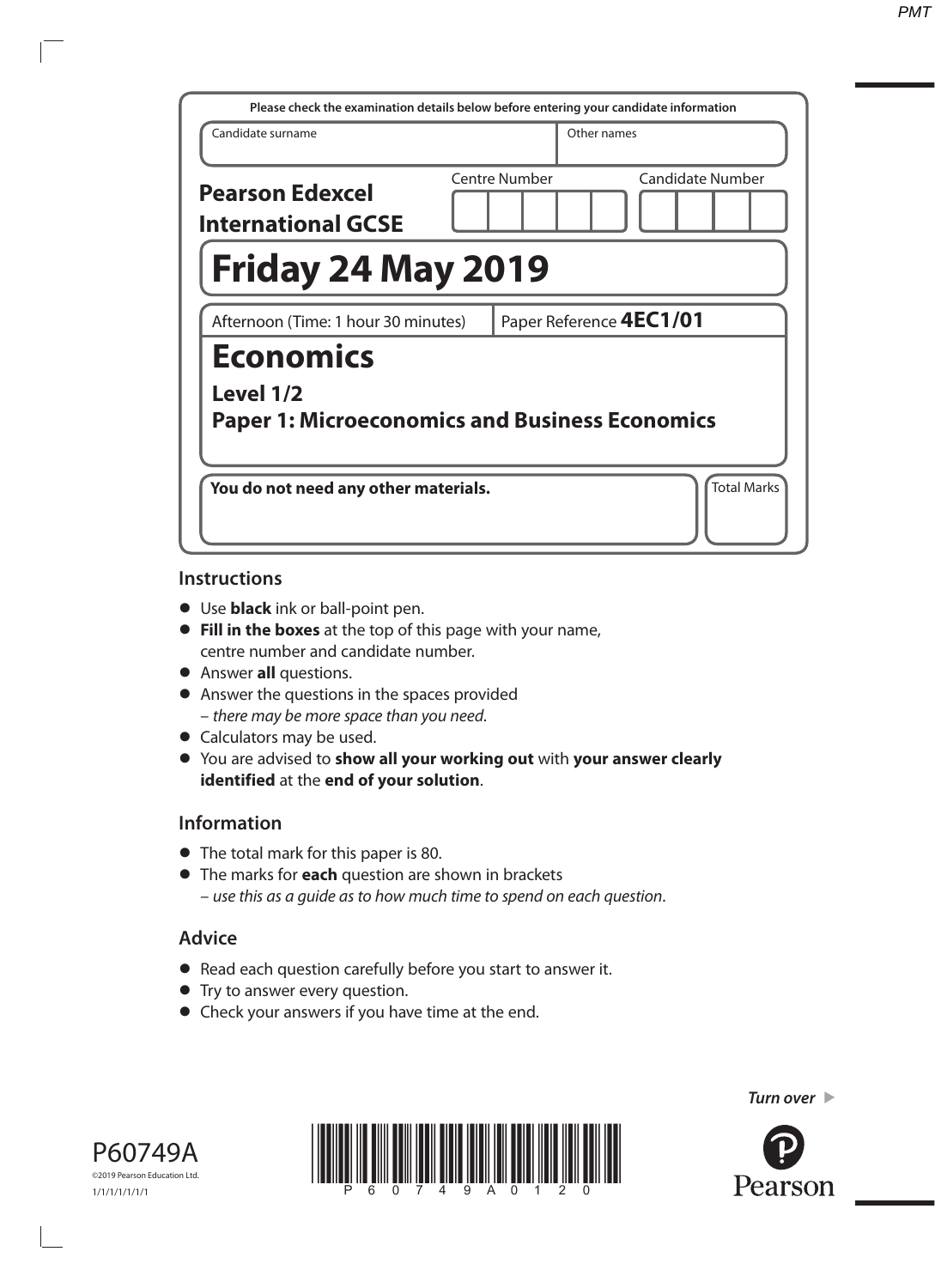|               |              | Some questions must be answered with a cross in a box $\boxtimes$ . If you change your mind about an<br>answer, put a line through the box $\boxtimes$ and then mark your new answer with a cross $\boxtimes$ . |     |  |
|---------------|--------------|-----------------------------------------------------------------------------------------------------------------------------------------------------------------------------------------------------------------|-----|--|
|               |              | (a) Which one of the following is a factor of production?                                                                                                                                                       | (1) |  |
| $\boxtimes$   |              | A Land                                                                                                                                                                                                          |     |  |
| $\times$      |              | <b>B</b> Profit                                                                                                                                                                                                 |     |  |
| $\times$      | $\mathsf{C}$ | Wages                                                                                                                                                                                                           |     |  |
| $\times$      | D            | Manufacturing                                                                                                                                                                                                   |     |  |
| for the firm? |              | (b) A firm has total fixed costs of \$40 000 per month and variable costs of<br>\$150 per unit. If it produces 1,000 units, what are the total costs per month                                                  |     |  |
| $\times$      |              |                                                                                                                                                                                                                 | (1) |  |
| $\times$      | B            | A \$190 000<br>\$150 000                                                                                                                                                                                        |     |  |
| $\times$      | C            | \$41 150                                                                                                                                                                                                        |     |  |
| $\times$      | D            | \$40 150                                                                                                                                                                                                        |     |  |
|               |              |                                                                                                                                                                                                                 | (2) |  |
|               |              |                                                                                                                                                                                                                 |     |  |

# <u>||ITTILLÖ III <sup>e</sup>nii ônii ồnii tìnii ônii lĩnii mi ônii hini hini ônii ITTI</u>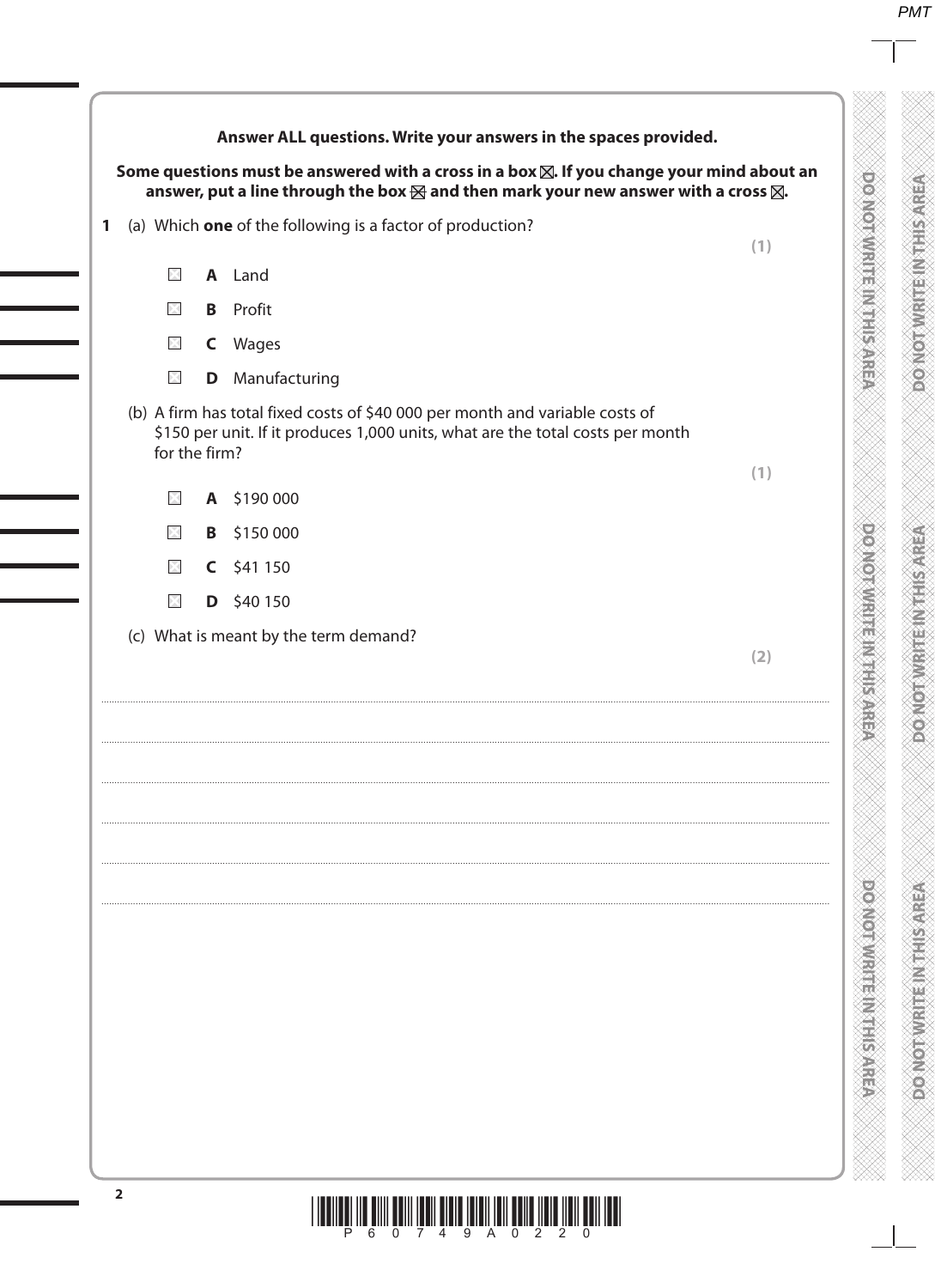|                                      |                                                                                                            |                             | (1) |
|--------------------------------------|------------------------------------------------------------------------------------------------------------|-----------------------------|-----|
| (e) Define the term tertiary sector. |                                                                                                            |                             | (1) |
|                                      | Figure 1 shows the costs of production per month for a firm making 2,000 units.                            |                             |     |
| Quantity                             | <b>Total fixed costs</b>                                                                                   | <b>Total variable costs</b> |     |
| 2,000                                | \$7 340                                                                                                    | \$4760                      |     |
| advised to show your working.        | <b>Figure 1</b><br>(f) Calculate the average cost per unit for the firm when it makes 2,000 units. You are |                             | (2) |
|                                      |                                                                                                            |                             |     |

DONOTWRITE INTHIS AREA

**DOOMORAHEMENTSKER** 

**DO NOT WRITE IN THIS AREA**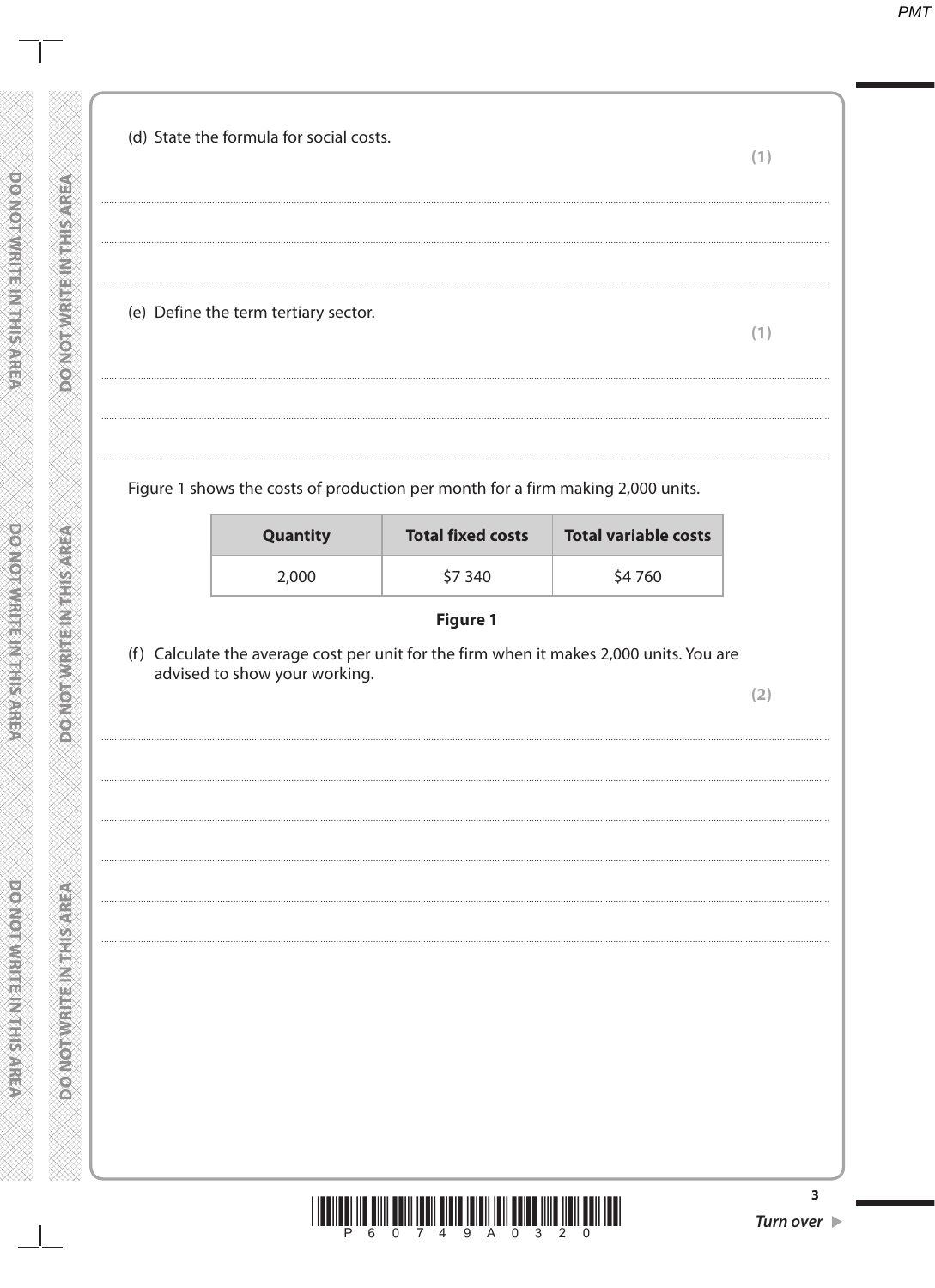

**RESISTED IN THE PROPERTY OF STRON** 

**DOMORAGE HAVE** 

经过期

**PERIODIAN STRAIGHTS AND STRAIGHTS** 

*CERT RESIDENT REPAIRING COMPOSITION*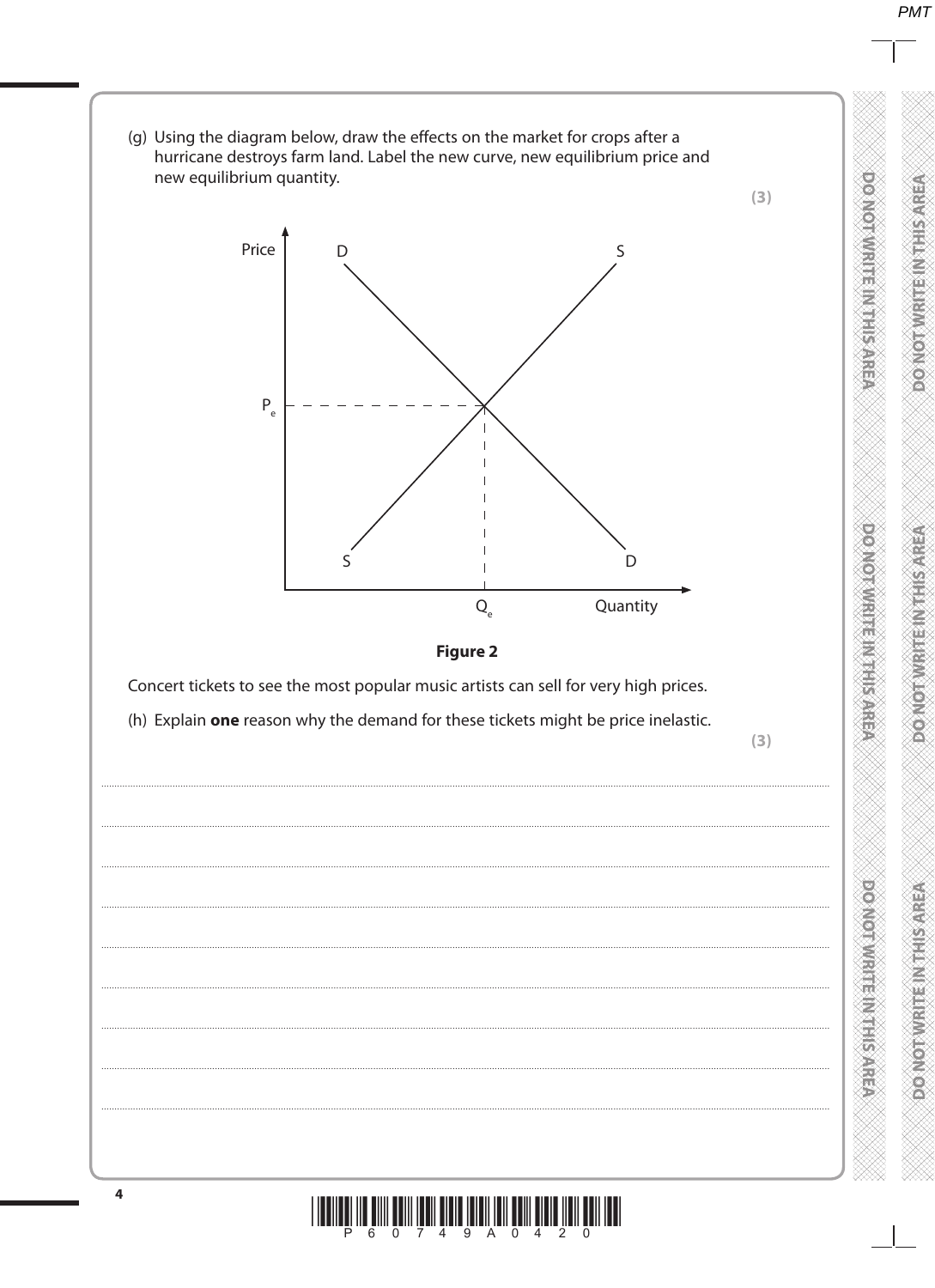| By 2014, Coca-Cola owned 48.5% of Inca Kola shares.            |                                                                                                                                |     |
|----------------------------------------------------------------|--------------------------------------------------------------------------------------------------------------------------------|-----|
|                                                                | (Source: adapted from Peru's 'improbable' Inca Kola wins out over Coke<br>by Andres Schipani © Financial Times September 2014) |     |
| possible reasons for Coca-Cola purchasing shares in Inca Kola. | (i) With reference to the data above and your knowledge of economics, analyse the                                              | (6) |
|                                                                |                                                                                                                                |     |
|                                                                |                                                                                                                                |     |
|                                                                |                                                                                                                                |     |
|                                                                |                                                                                                                                |     |
|                                                                |                                                                                                                                |     |
|                                                                |                                                                                                                                |     |
|                                                                |                                                                                                                                |     |
|                                                                |                                                                                                                                |     |
|                                                                |                                                                                                                                |     |
|                                                                |                                                                                                                                |     |
|                                                                |                                                                                                                                |     |
|                                                                |                                                                                                                                |     |
|                                                                |                                                                                                                                |     |
|                                                                |                                                                                                                                |     |
|                                                                |                                                                                                                                |     |
|                                                                |                                                                                                                                |     |
|                                                                |                                                                                                                                |     |
|                                                                |                                                                                                                                |     |
|                                                                |                                                                                                                                |     |
|                                                                |                                                                                                                                |     |
|                                                                |                                                                                                                                |     |
|                                                                |                                                                                                                                |     |
|                                                                |                                                                                                                                |     |
|                                                                |                                                                                                                                |     |
|                                                                |                                                                                                                                |     |
|                                                                |                                                                                                                                |     |
|                                                                |                                                                                                                                |     |
|                                                                |                                                                                                                                |     |
|                                                                |                                                                                                                                |     |
|                                                                | (Total for Question 1 = 20 marks)                                                                                              |     |
|                                                                |                                                                                                                                |     |



**DO MOTURITIES NEWSFILE** 

l

**DONOTWRITEINTHIS AREA**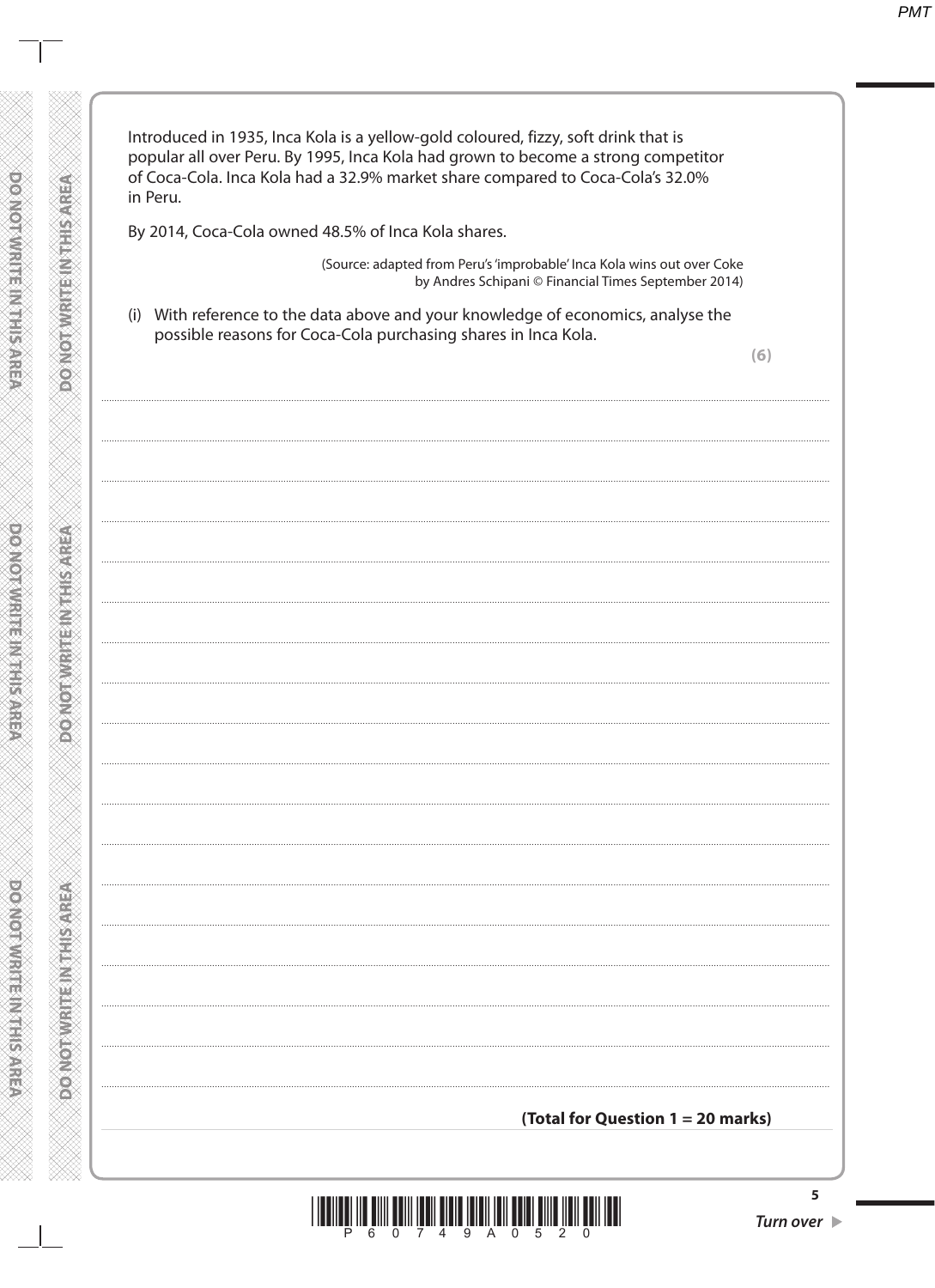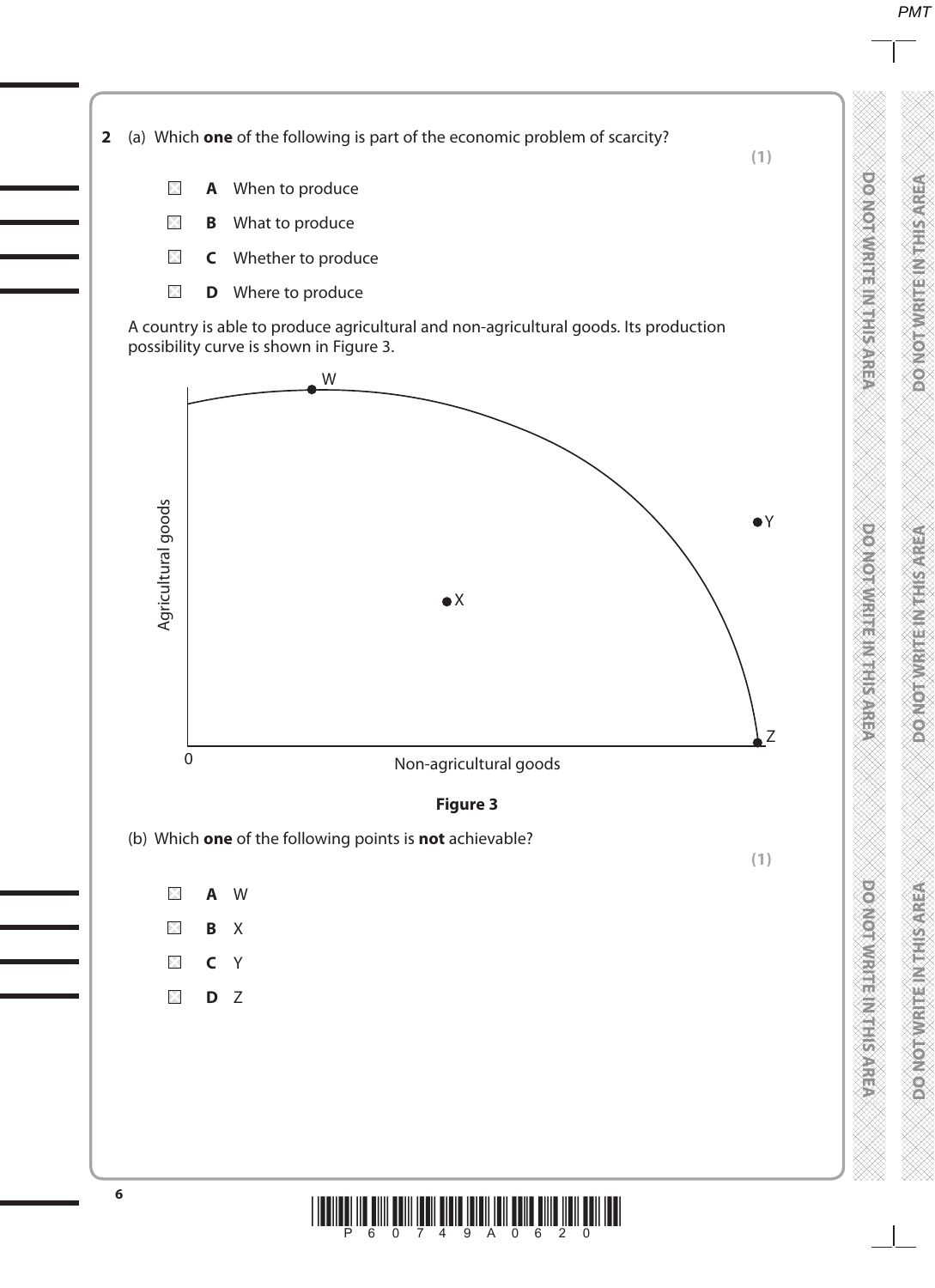| (e) State one factor that will cause a demand curve to shift to the left.<br>(1) |
|----------------------------------------------------------------------------------|
|                                                                                  |
| (d) Define the term innovation.<br>(1)                                           |

T

poworwarismichingwey

**DOWNOTIVE INTERNATION** 

power wranter Millery and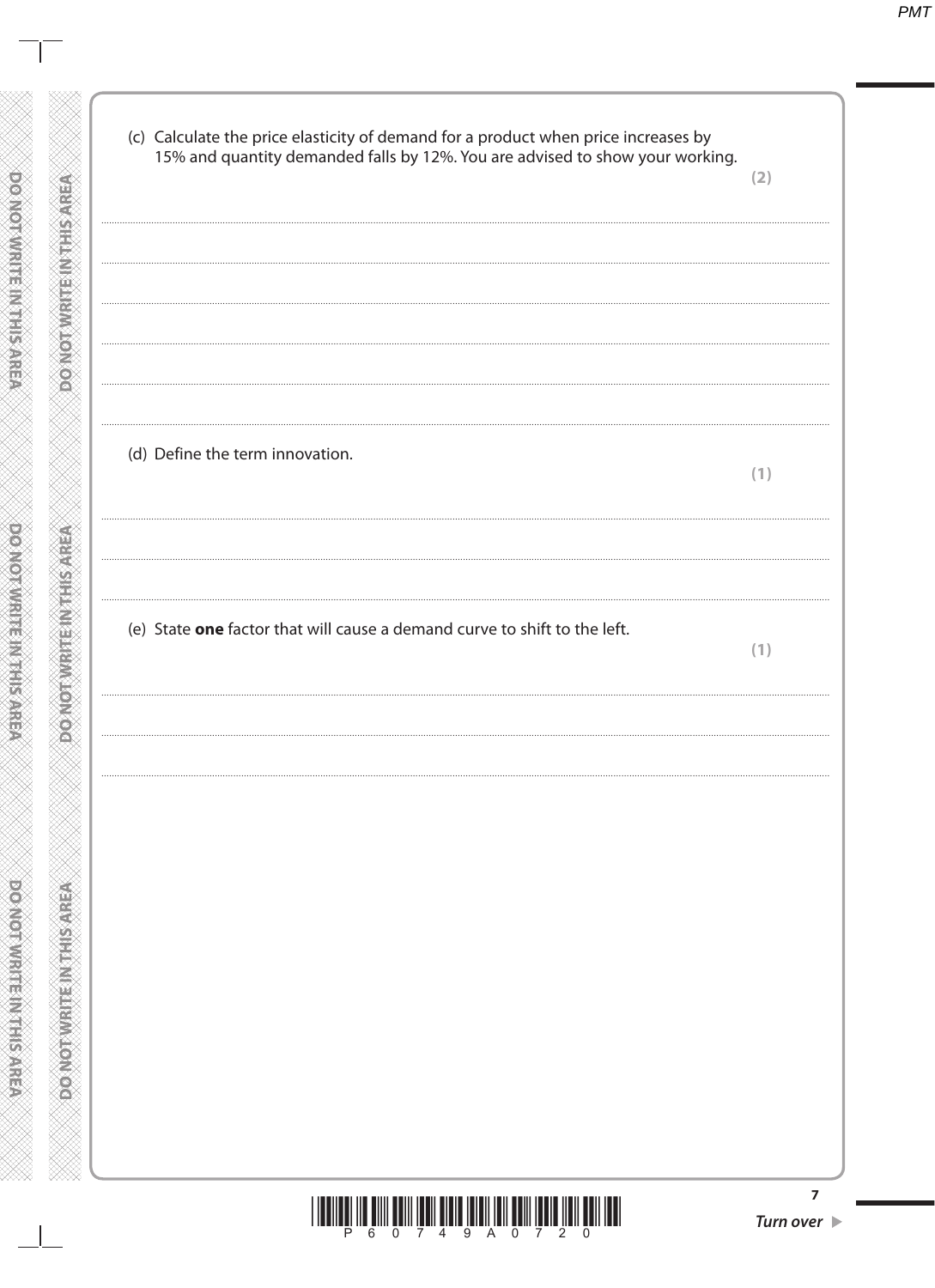| Nearly 17 million people live in Dhaka, the capital of Bangladesh. The majority of<br>people live in the city centre and traffic congestion is a problem. However, there are<br>many auto rickshaws (a small, three-wheeled vehicle, driven by a motorcycle engine)<br>competing in the city centre to take passengers to their destinations. Fares tend to be<br>cheaper in the city centre than they are outside the city centre and are usually agreed<br>between passengers and drivers. |     |   |
|----------------------------------------------------------------------------------------------------------------------------------------------------------------------------------------------------------------------------------------------------------------------------------------------------------------------------------------------------------------------------------------------------------------------------------------------------------------------------------------------|-----|---|
| Dhaka has a large number of auto rickshaws competing for fares.                                                                                                                                                                                                                                                                                                                                                                                                                              |     |   |
| (f) Apart from price, describe <b>one</b> advantage for passengers of this competition.                                                                                                                                                                                                                                                                                                                                                                                                      | (2) |   |
|                                                                                                                                                                                                                                                                                                                                                                                                                                                                                              |     |   |
| (g) With reference to the information given in 'Beating the congestion in Dhaka',<br>explain one reason why prices for journeys using an auto rickshaw might be<br>higher outside the city centre.                                                                                                                                                                                                                                                                                           | 31  |   |
|                                                                                                                                                                                                                                                                                                                                                                                                                                                                                              |     |   |
|                                                                                                                                                                                                                                                                                                                                                                                                                                                                                              |     |   |
|                                                                                                                                                                                                                                                                                                                                                                                                                                                                                              |     | 婴 |

# <u>TILDIN ÜL ÜHIL ÜHIL ÖDIL ÖHIL ÖHDIÖTIL ÖHIL ÖHIL ÖHIL ÖHIL HOLL</u>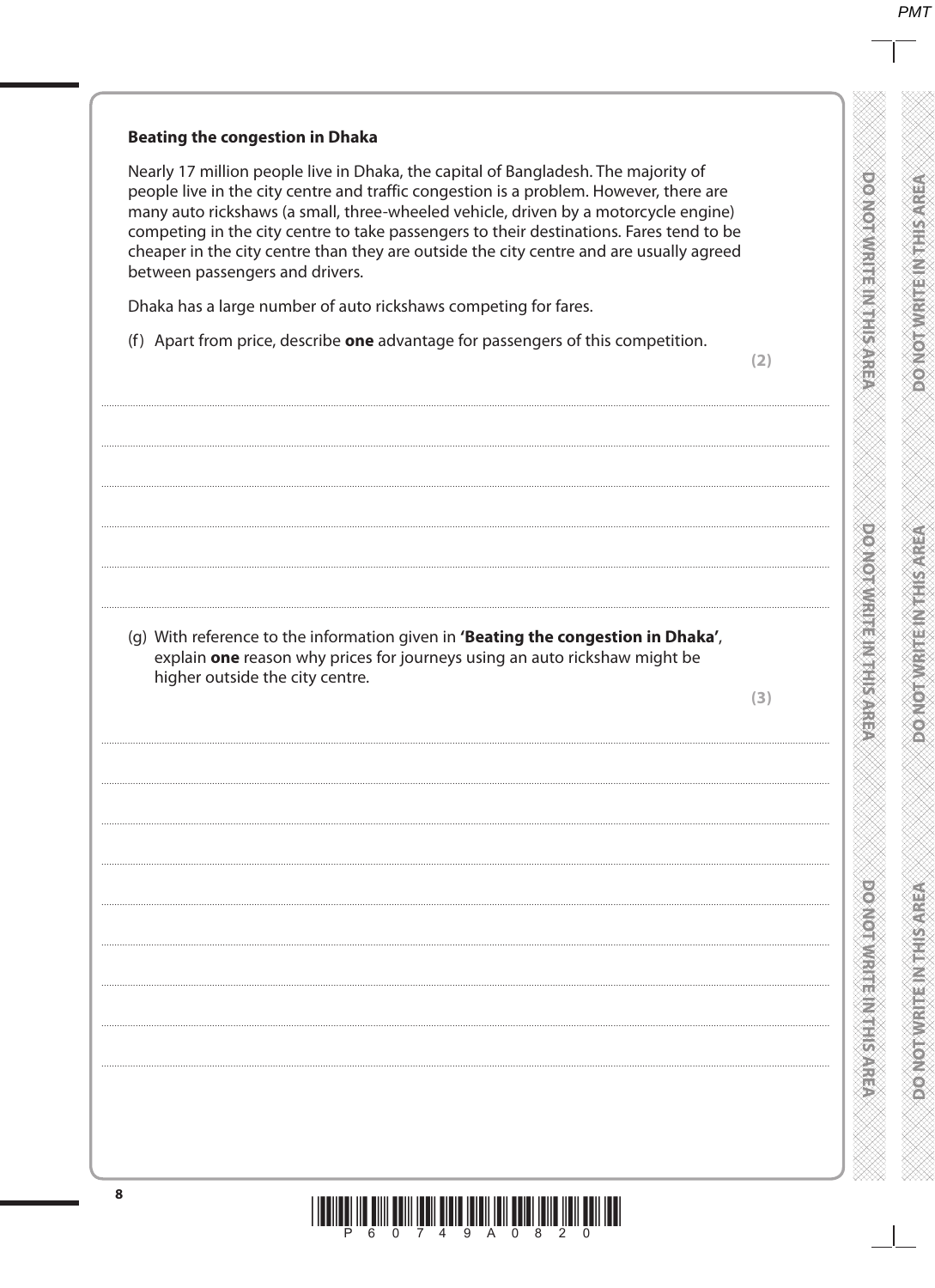A lack of space in many busy cities means parking is an increasing problem. Japan has developed the first Automated Parking Systems (APS). These are car parks where the cars are automatically stacked. The driver takes the car to the entrance, then technology takes over, placing each car on racks, one above the other. This allows many cars to be parked in a very small area. Not only do they offer a more practical use of space than traditional multi-storey car parks, but they cost less to build. The drivers benefit from cheaper parking fees and they save time.

> (Source: adapted from http://japantravelmate. com/cool-japan/things-see-japansautomated-rotary-parking-systems)



**Figure 4** 

(Source: © pio3/Shutterstock)

(h) With reference to the data above and your knowledge of economics, assess the extent to which changes in technology may reduce the shortage of car parking spaces in city centres.

 $(9)$ 



 $\overline{9}$ 

**DONNESS WAS ARRESTED** 

û, ÷

Ž

酋

la<br>C

È

**CONSTRUCTION** 

ö

医学

Ù, 鸯

ž

îñ

쥰

Ø. 元体 Z ₹

 $\circ$  $\frac{1}{2}$ 

**CONCORDER DESCRIPTION**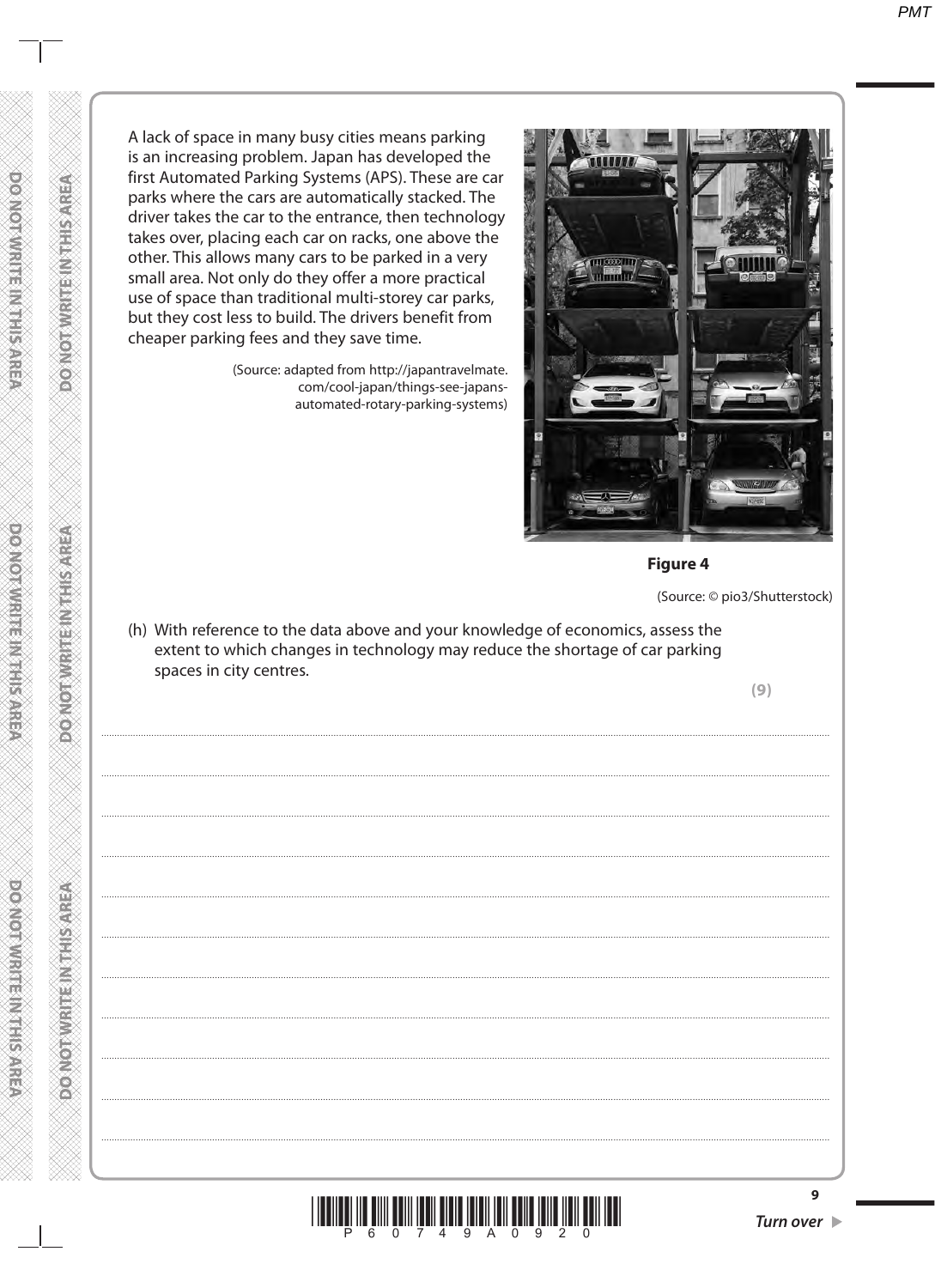|                                   | <b>DOMOROMENT ENDINEER</b>             | <b>REBRESHER MERINDER</b>                             |
|-----------------------------------|----------------------------------------|-------------------------------------------------------|
|                                   |                                        |                                                       |
|                                   |                                        |                                                       |
|                                   |                                        |                                                       |
|                                   |                                        |                                                       |
|                                   |                                        |                                                       |
|                                   |                                        |                                                       |
|                                   |                                        |                                                       |
|                                   |                                        |                                                       |
|                                   | <b>PONDORO PROTECTIVE SERVICE</b>      | <b><i><u> Condition of American Condition</u></i></b> |
|                                   |                                        |                                                       |
|                                   |                                        |                                                       |
|                                   |                                        |                                                       |
|                                   |                                        |                                                       |
|                                   |                                        |                                                       |
|                                   |                                        |                                                       |
|                                   |                                        |                                                       |
|                                   |                                        |                                                       |
|                                   |                                        |                                                       |
|                                   |                                        |                                                       |
|                                   |                                        |                                                       |
|                                   | <b>POSITORY IN THE REPORT OF LIGHT</b> |                                                       |
|                                   |                                        |                                                       |
|                                   |                                        |                                                       |
| (Total for Question 2 = 20 marks) |                                        |                                                       |
|                                   |                                        |                                                       |

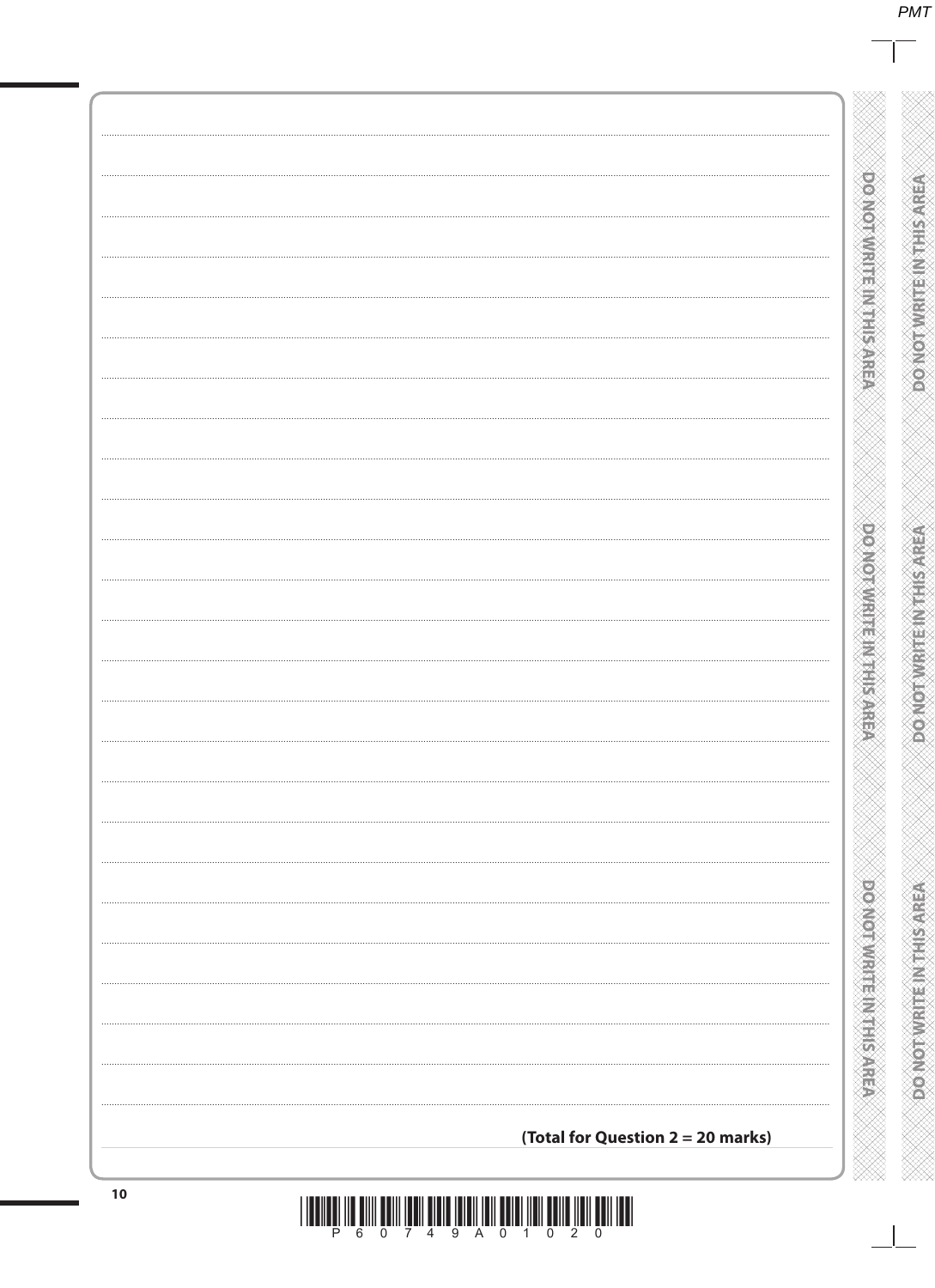| 3 |                |    | A product has an income elasticity of demand (YED) of -0.16.<br>(a) Which <b>one</b> of the following best describes this product? | (1) |
|---|----------------|----|------------------------------------------------------------------------------------------------------------------------------------|-----|
|   | $\boxtimes$    |    | A A luxury good                                                                                                                    |     |
|   | $\times$       |    | <b>B</b> A normal good                                                                                                             |     |
|   | $>\frac{1}{2}$ |    | <b>C</b> A public good                                                                                                             |     |
|   | $>\frac{1}{2}$ |    | <b>D</b> An inferior good                                                                                                          |     |
|   |                |    | (b) Which <b>one</b> of the following is a diseconomy of scale?                                                                    | (1) |
|   | $>\sum$        |    | A An increase in productivity                                                                                                      |     |
|   | $\bowtie$      |    | <b>B</b> An increase in bureaucracy                                                                                                |     |
|   | X              | C. | A decrease in the cost of research and development                                                                                 |     |
|   | X              | D  | A decrease in government regulation                                                                                                |     |

**DO NOT WRITE IN THIS AREA** 

**DO NO MURITER NEEDS ASSESS** 

**DO NOT WIRTHERN THIS AREA** 

**DO NOT WRITE IN THIS AREA** 

**DO NOT WRITEIN THIS AREA** 

**DONOTWRITEINTHSAREA** 

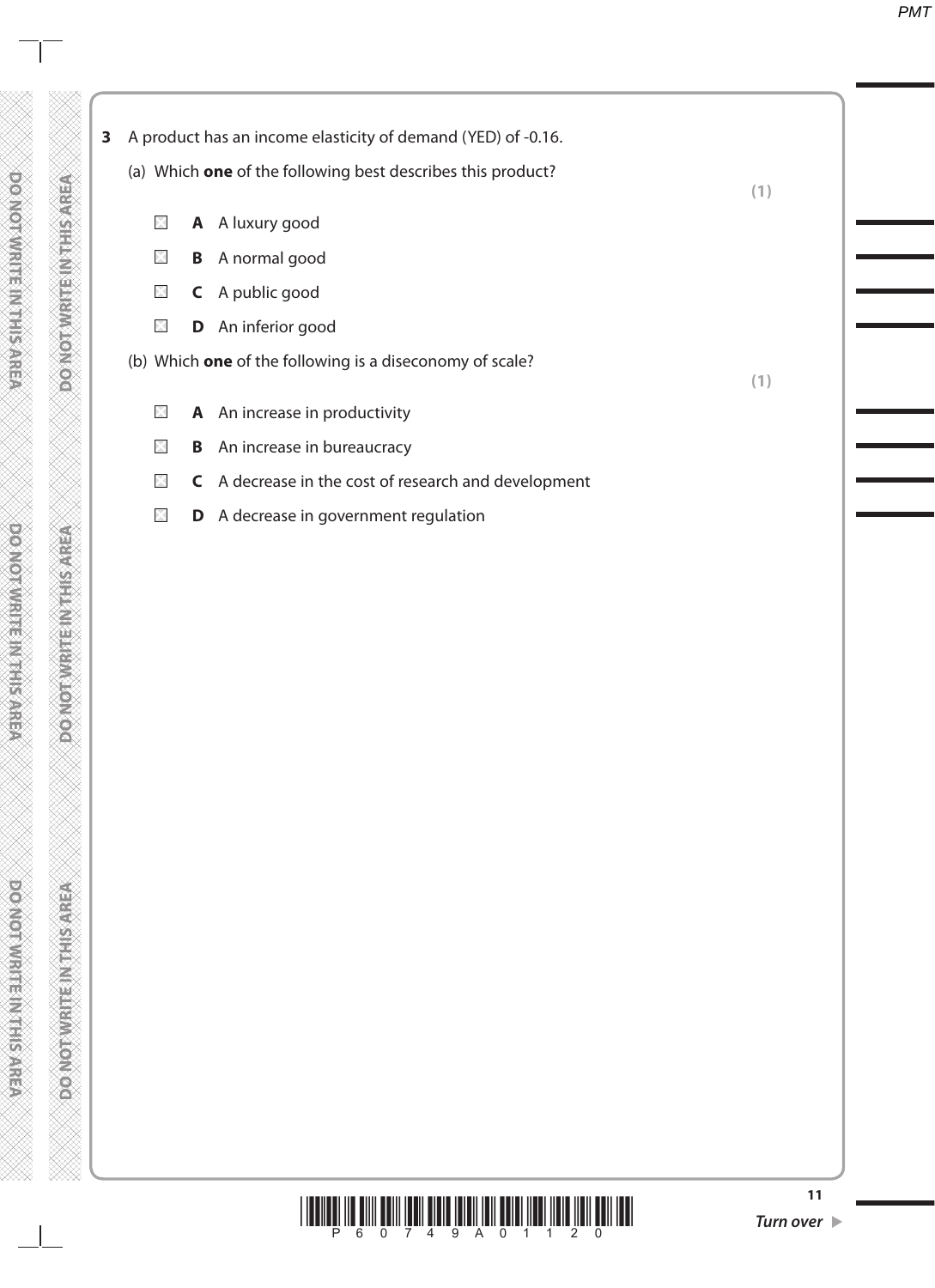(c) Using the diagram below, draw the effects of a minimum wage  $(W_1)$  being set above the equilibrium wage (W ). Label the new quantity of labour demanded and the new quantity of labour supplied. **(3)** Demand for labour Supply of labour Wage rate



**Figure 5**

**RESURE HUMBING CONSOLICIT** 

**CONGRATION ENTERTAINMENTS** 

**CASAS REGISTER** 

**PONDIDINIRIE: INSTERNED** 

**DOMOTIVISHEINTHIS/AREA** 

**DOMORAGE INTERNATIONAL PORT**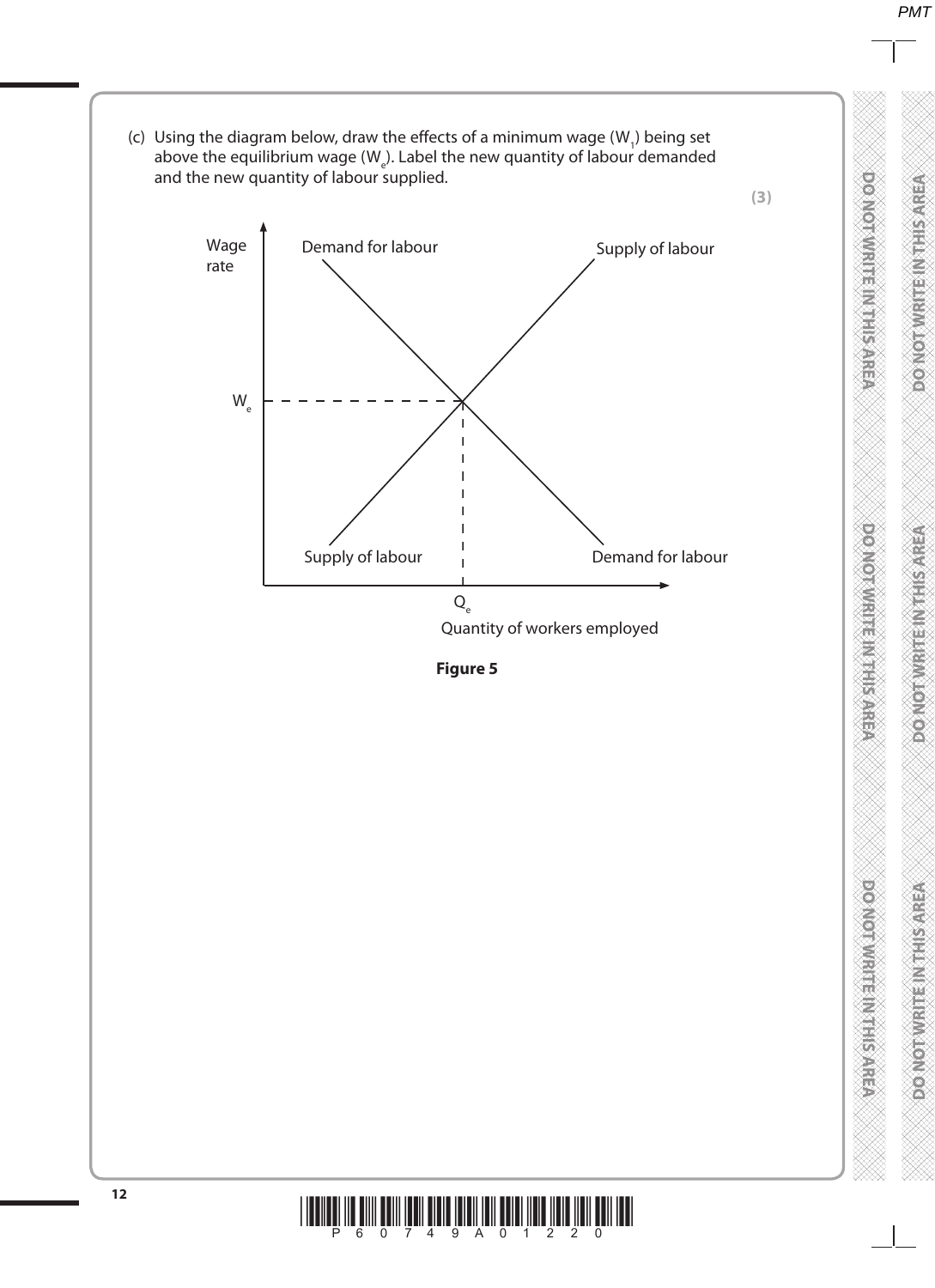| Firms in Canada, the world's second largest country, have been struggling to find<br>the labour needed for specialist positions such as computer engineers and web<br>designers. The 'Global Talent Stream' is a government programme that provides<br>firms with a quick way to hire highly skilled foreign workers. High costs and long<br>time commitments often stop Canadians from training. Although a processing fee is<br>payable for each new employee, firms have welcomed the programme. |     |
|-----------------------------------------------------------------------------------------------------------------------------------------------------------------------------------------------------------------------------------------------------------------------------------------------------------------------------------------------------------------------------------------------------------------------------------------------------------------------------------------------------|-----|
| (Source: adapted from http://www.canada.ca/en/employment-socialdevelopment/)                                                                                                                                                                                                                                                                                                                                                                                                                        |     |
| (d) With reference to the data above and your knowledge of economics, analyse why<br>Canadian firms may have been struggling to hire the labour they need.                                                                                                                                                                                                                                                                                                                                          |     |
|                                                                                                                                                                                                                                                                                                                                                                                                                                                                                                     | (6) |
|                                                                                                                                                                                                                                                                                                                                                                                                                                                                                                     |     |
|                                                                                                                                                                                                                                                                                                                                                                                                                                                                                                     |     |
|                                                                                                                                                                                                                                                                                                                                                                                                                                                                                                     |     |
|                                                                                                                                                                                                                                                                                                                                                                                                                                                                                                     |     |
|                                                                                                                                                                                                                                                                                                                                                                                                                                                                                                     |     |
|                                                                                                                                                                                                                                                                                                                                                                                                                                                                                                     |     |
|                                                                                                                                                                                                                                                                                                                                                                                                                                                                                                     |     |
|                                                                                                                                                                                                                                                                                                                                                                                                                                                                                                     |     |
|                                                                                                                                                                                                                                                                                                                                                                                                                                                                                                     |     |
|                                                                                                                                                                                                                                                                                                                                                                                                                                                                                                     |     |
|                                                                                                                                                                                                                                                                                                                                                                                                                                                                                                     |     |
|                                                                                                                                                                                                                                                                                                                                                                                                                                                                                                     |     |
|                                                                                                                                                                                                                                                                                                                                                                                                                                                                                                     |     |
|                                                                                                                                                                                                                                                                                                                                                                                                                                                                                                     |     |
|                                                                                                                                                                                                                                                                                                                                                                                                                                                                                                     |     |
|                                                                                                                                                                                                                                                                                                                                                                                                                                                                                                     |     |
|                                                                                                                                                                                                                                                                                                                                                                                                                                                                                                     |     |
|                                                                                                                                                                                                                                                                                                                                                                                                                                                                                                     |     |
|                                                                                                                                                                                                                                                                                                                                                                                                                                                                                                     |     |
|                                                                                                                                                                                                                                                                                                                                                                                                                                                                                                     |     |
|                                                                                                                                                                                                                                                                                                                                                                                                                                                                                                     |     |
|                                                                                                                                                                                                                                                                                                                                                                                                                                                                                                     |     |
|                                                                                                                                                                                                                                                                                                                                                                                                                                                                                                     |     |
|                                                                                                                                                                                                                                                                                                                                                                                                                                                                                                     |     |
|                                                                                                                                                                                                                                                                                                                                                                                                                                                                                                     |     |
|                                                                                                                                                                                                                                                                                                                                                                                                                                                                                                     |     |

**DONOTWRUE IN THIS AREA** 

**DOWNOTIVE INTERNATION** 

DOMOTWRITEMY NEWSFER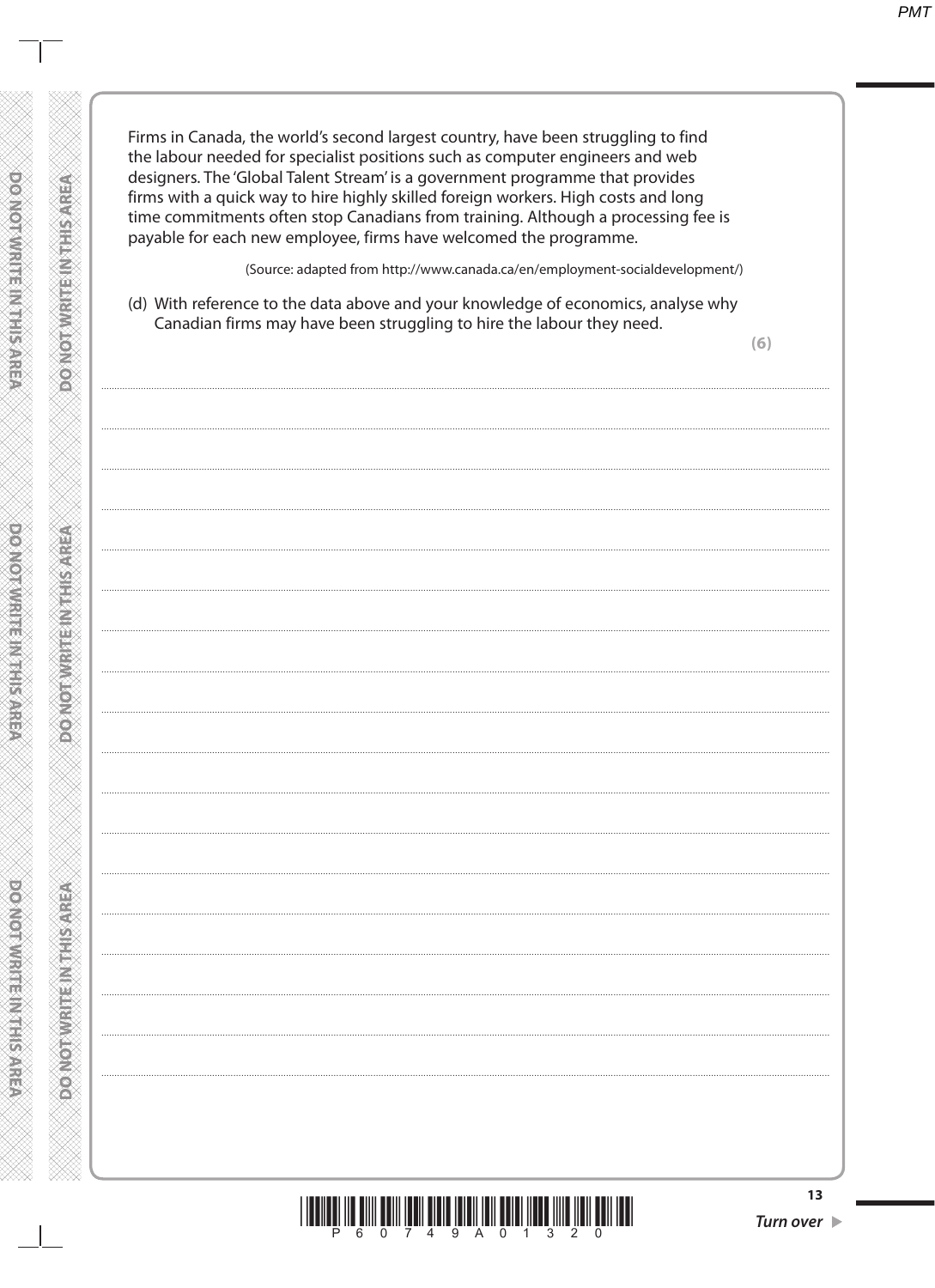Productivity is a measure of how efficiently goods and services are produced and is the single most important determinant of a country's per capita income. Canada's labour productivity growth has been lower than that of other leading economies for many decades, reducing its international competitiveness. Since 2011 however, Canada's labour productivity has greatly improved and it is now the 3rd most productive of the 16 leading economies.

(Source: adapted from http://www.conferenceboard.ca/hcp/)

(e) With reference to the data above and your knowledge of economics, assess the extent to which an increase in education and training is the best way to increase productivity.

 $(9)$ 

| è       |    |   |    |    |  |  |
|---------|----|---|----|----|--|--|
|         |    |   |    |    |  |  |
|         |    |   |    |    |  |  |
|         |    |   |    |    |  |  |
|         | é  |   |    |    |  |  |
|         |    |   |    |    |  |  |
|         | è  |   |    |    |  |  |
|         |    |   |    |    |  |  |
|         |    |   |    |    |  |  |
|         |    |   |    |    |  |  |
| ì       |    |   |    |    |  |  |
|         |    |   |    |    |  |  |
|         | ò  |   |    |    |  |  |
|         |    |   |    |    |  |  |
|         |    |   |    |    |  |  |
|         |    |   |    |    |  |  |
|         |    |   |    |    |  |  |
|         |    |   |    |    |  |  |
|         |    |   |    |    |  |  |
|         |    |   |    |    |  |  |
|         |    |   |    |    |  |  |
|         |    |   | X  |    |  |  |
|         |    |   |    |    |  |  |
|         |    |   |    |    |  |  |
|         |    |   |    |    |  |  |
|         | ù. |   | ê. |    |  |  |
|         |    |   |    |    |  |  |
|         | Ž  |   |    |    |  |  |
|         |    |   |    |    |  |  |
|         |    |   |    |    |  |  |
|         |    |   |    | í  |  |  |
|         |    |   |    |    |  |  |
|         |    |   |    |    |  |  |
|         |    |   |    |    |  |  |
|         |    |   | ₩  |    |  |  |
|         |    |   |    |    |  |  |
|         |    |   |    |    |  |  |
|         |    |   |    |    |  |  |
|         |    |   |    |    |  |  |
|         | Ě  |   |    |    |  |  |
|         |    |   |    | Ã, |  |  |
|         |    |   |    |    |  |  |
|         |    |   |    |    |  |  |
|         |    |   |    |    |  |  |
|         |    |   |    |    |  |  |
|         |    |   |    |    |  |  |
|         |    |   |    |    |  |  |
|         |    |   |    | ĭ  |  |  |
|         |    | ò |    |    |  |  |
|         |    |   |    |    |  |  |
|         |    |   |    |    |  |  |
| ¥       |    |   |    |    |  |  |
|         |    |   |    |    |  |  |
|         |    |   |    |    |  |  |
|         |    |   |    |    |  |  |
| í       |    |   |    |    |  |  |
|         |    |   |    |    |  |  |
|         |    |   |    |    |  |  |
|         |    |   |    |    |  |  |
|         |    |   |    |    |  |  |
| 小田 ショード |    |   |    |    |  |  |
|         |    |   |    |    |  |  |
|         |    |   |    |    |  |  |
|         |    |   |    |    |  |  |
|         |    |   |    |    |  |  |
| Ì       |    |   |    |    |  |  |
| ¥       |    |   |    |    |  |  |
|         |    |   |    |    |  |  |
|         |    |   |    |    |  |  |
|         |    |   |    |    |  |  |
|         |    |   |    |    |  |  |
|         |    |   |    |    |  |  |
|         |    |   |    |    |  |  |
|         |    |   |    |    |  |  |
|         |    |   |    |    |  |  |
|         |    |   |    |    |  |  |
|         |    |   |    |    |  |  |
|         |    |   |    |    |  |  |
|         |    |   |    |    |  |  |
|         |    |   |    |    |  |  |
|         |    |   |    |    |  |  |
|         |    |   |    |    |  |  |
|         |    |   |    |    |  |  |
|         |    |   |    |    |  |  |
|         |    |   |    |    |  |  |
|         |    |   |    |    |  |  |
|         |    |   |    |    |  |  |
|         |    |   |    |    |  |  |
|         |    |   |    |    |  |  |
|         |    |   |    |    |  |  |
|         |    |   |    |    |  |  |
|         |    |   |    |    |  |  |
|         |    |   |    |    |  |  |

Õ

X

RES RES RES RES RES RES RES RES

X)<br>X)

**PORTOR THE HISTORY** 

*CERT RESIDENT REPAIRING COMPOSITION* 

**PERIODIAN STRAIGHTS AND STRAIGHTS** 

- 6 0 7 4 9 A 0 1 4 2 C

**PMT** 

**DOSNOVNING BISHING PRESENT** 

**RESIRES IN THE REPORT OF STRONG** 

14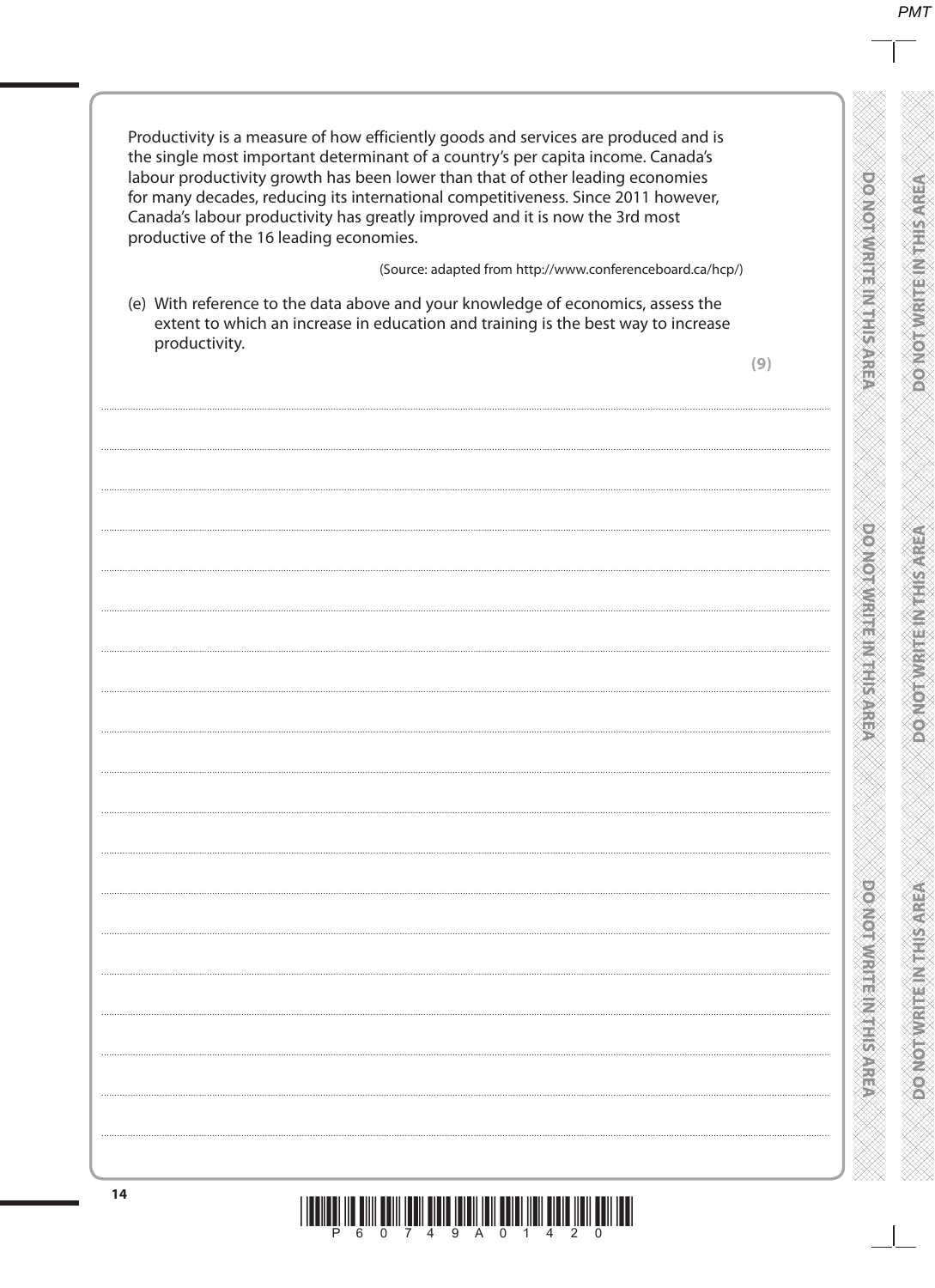| postos en maner de l'estat<br><b>REED REED FOR STRONG CONS</b><br><b>DONOMIAL STREET</b><br><b>WRITE NATHSARE</b><br>O.C<br>(Total for Question 3 = 20 marks)<br><b>DIGITION PROPERTY AND REAL STATE</b><br><b>REPARED A REPARED NO PRODUCT</b> |
|-------------------------------------------------------------------------------------------------------------------------------------------------------------------------------------------------------------------------------------------------|
|                                                                                                                                                                                                                                                 |
|                                                                                                                                                                                                                                                 |
|                                                                                                                                                                                                                                                 |

. . . . . . . . . . . . . . . . . . . .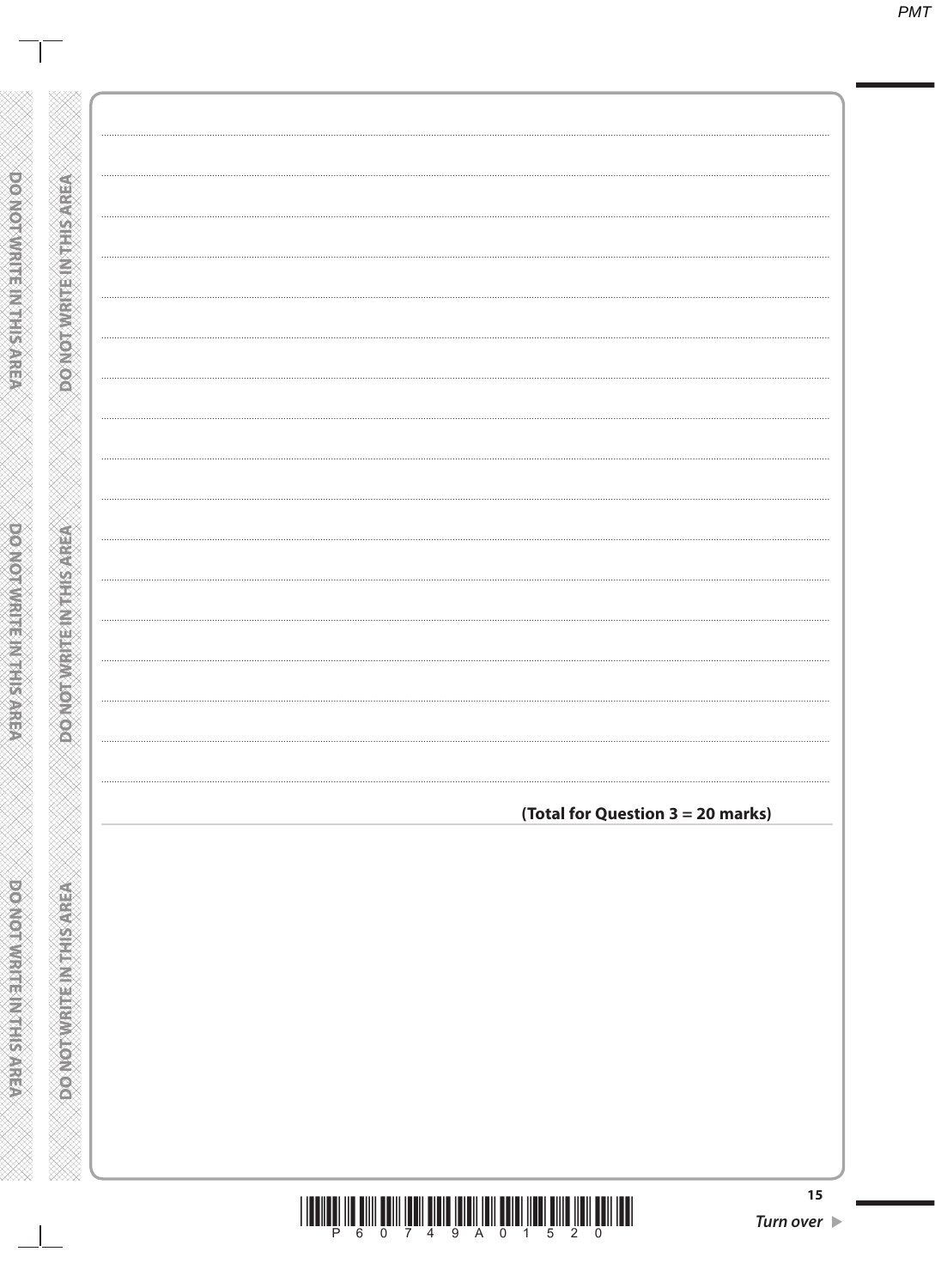

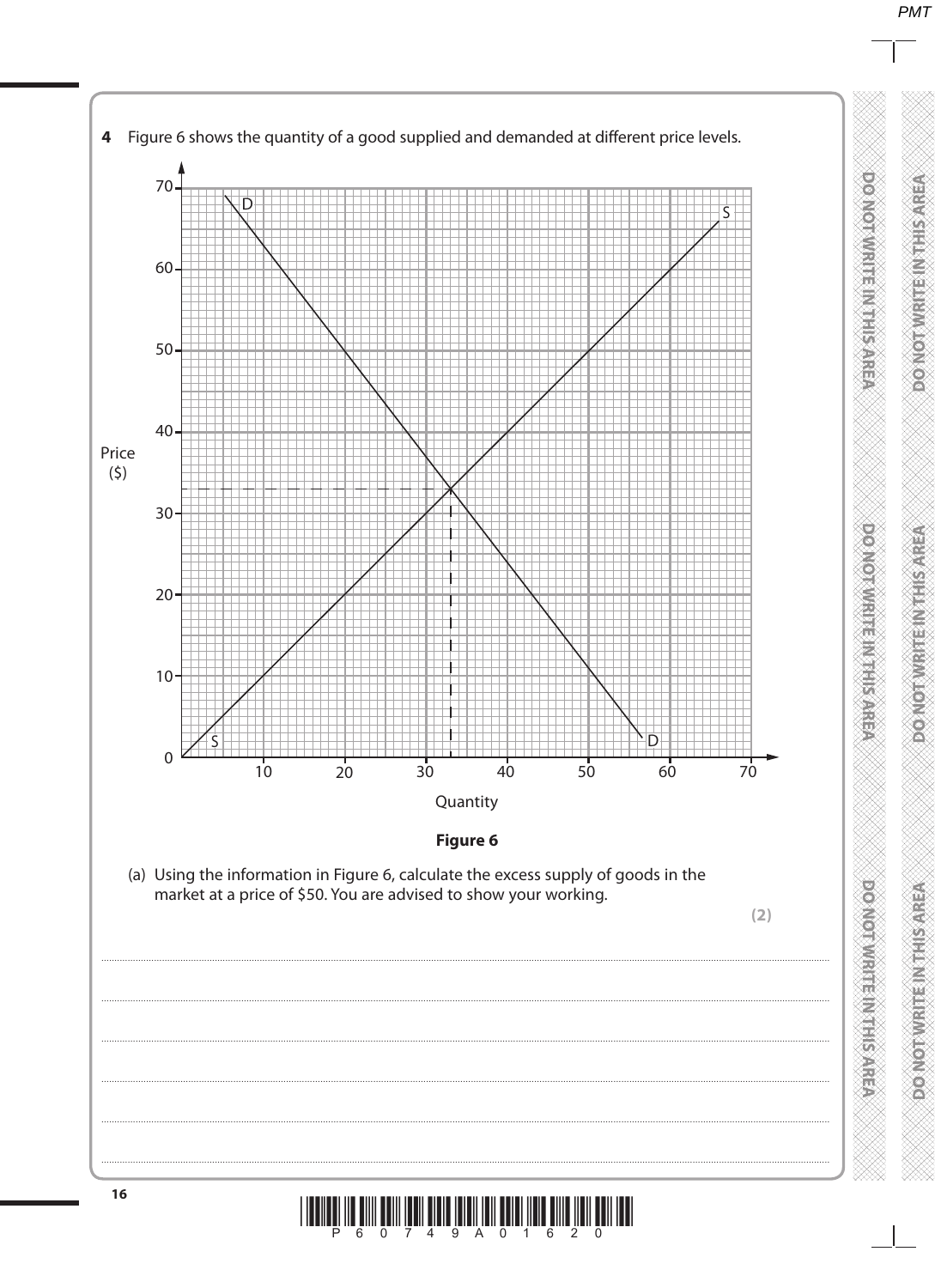| <b>Competition and Markets Authority warns online sellers about collusion</b> |  |
|-------------------------------------------------------------------------------|--|
|-------------------------------------------------------------------------------|--|

The Competition and Markets Authority (CMA) is a UK government department that aims to increase competition. It has reminded online sellers of electrical equipment that collusion is illegal and can result in serious penalties. The CMA stated that buying electrical equipment online, such as laptops and games consoles, means consumers can search a wide range of deals from many different sellers. However, it also stated that collusion is a threat.

(Source: adapted from © Crown Copyright)

(b) With reference to the data above and your knowledge of economics, analyse why collusion may be a disadvantage for online consumers buying electrical equipment.

 $(6)$ 

i<br>C

C<br>C

Ž

 $\frac{6}{2}$ 

**THISSAREA** 

**Marian** 

DON OF

**CANADIAN SEPTEMBER 1989** 

e xia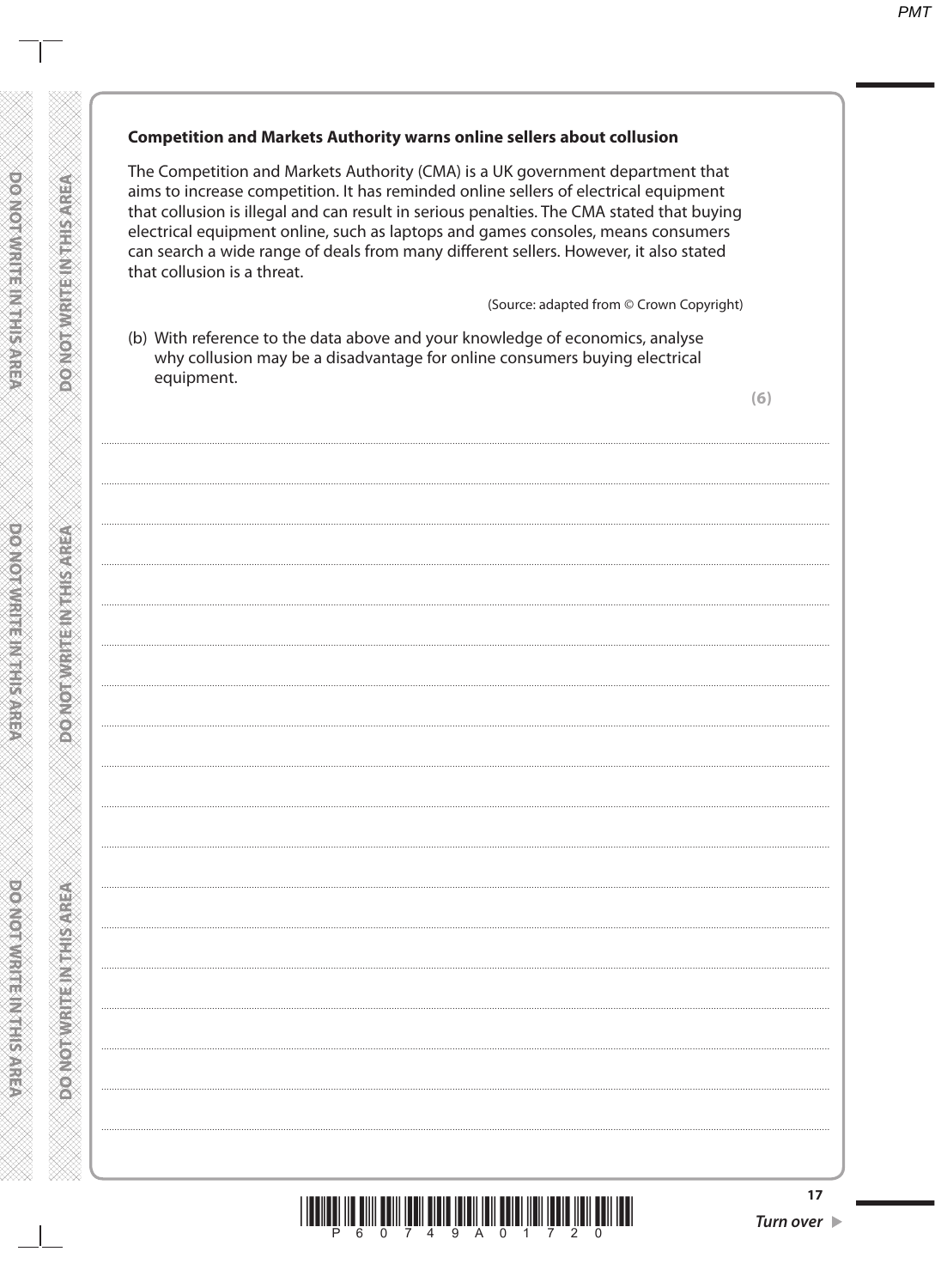

**RESISSED IN ENGINEERING** 

**ROX NOTABLE ENTERTAINMENT** 

**DORNOVANIA PRESIDENTIAL** 

**ENGINEERING** 

**DO NOT WRITE IN THIS AREA** 

*CERT RESIDENT REPAIRING COMPOSITION* 

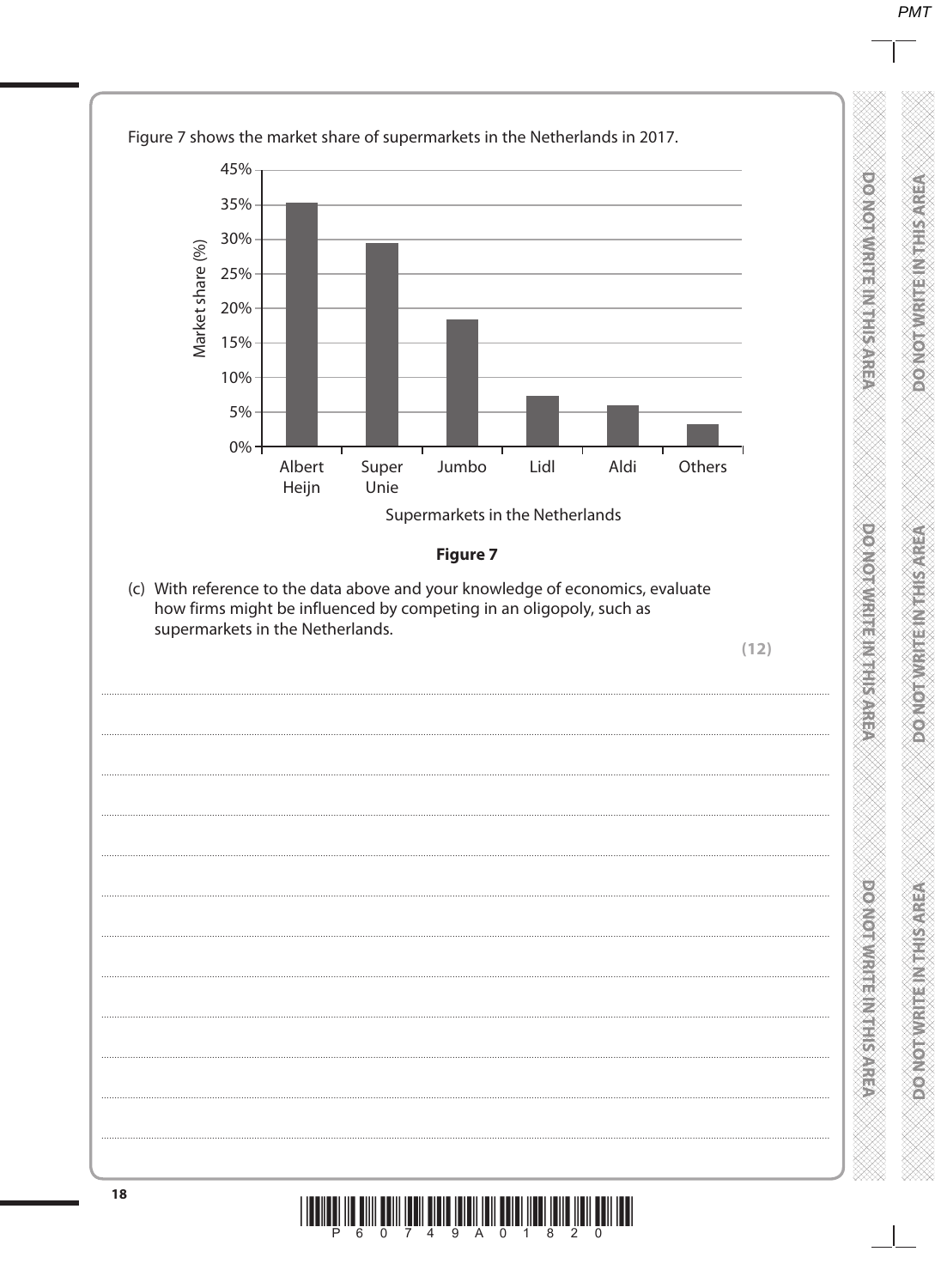| <br><br><br><br> | <b>DONOLWIRENNIELSWE</b> | <b>MONAUTHER</b> | <b>Norwissing Marisons</b> |
|------------------|--------------------------|------------------|----------------------------|
|                  | ń                        |                  | ŃĎ,                        |
|                  |                          |                  |                            |
|                  |                          |                  |                            |
|                  |                          |                  |                            |
|                  |                          |                  |                            |
|                  |                          |                  |                            |

 $\sim 1$ 

 $\Box$